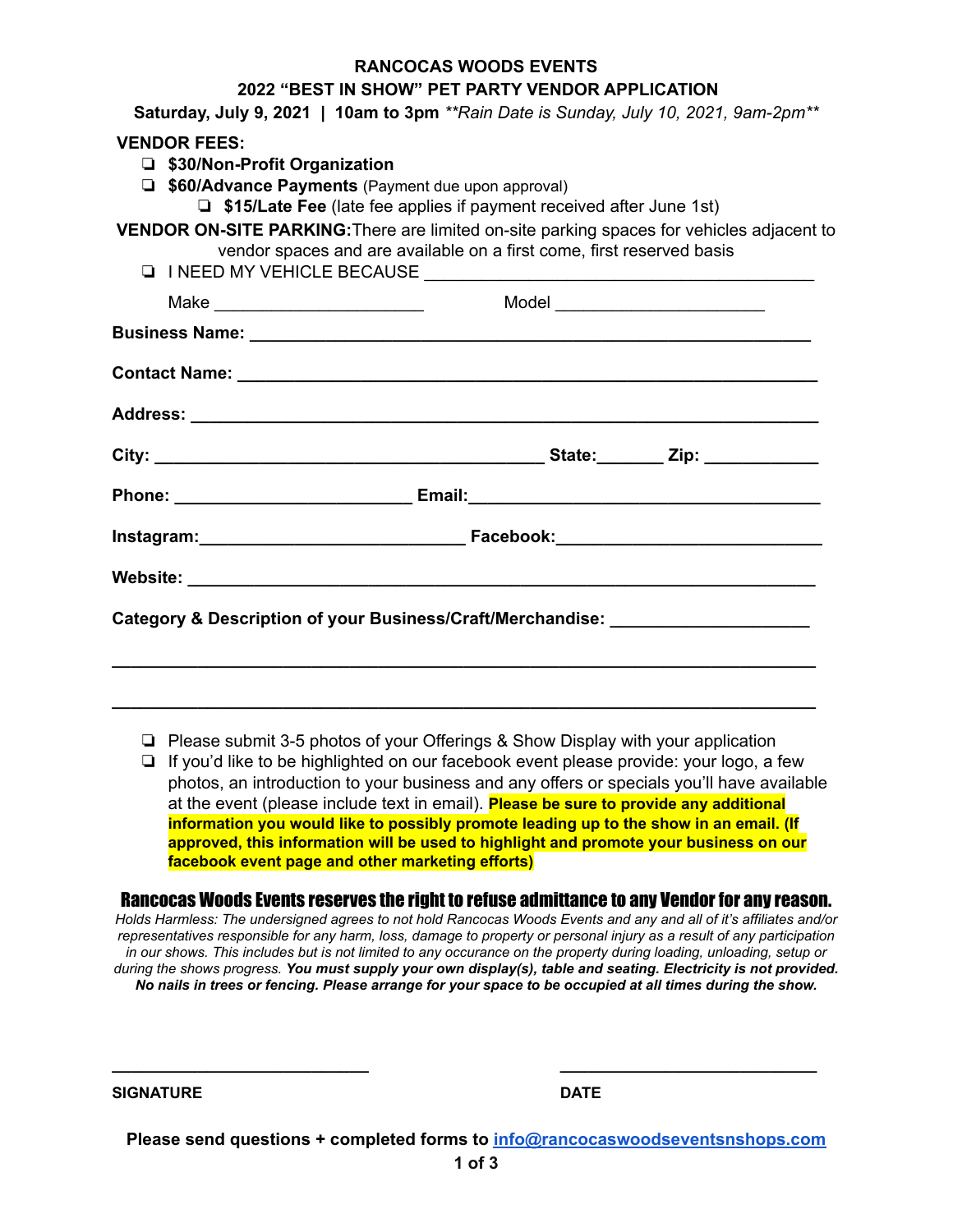# **RANCOCAS WOODS EVENTS 2022 "BEST IN SHOW" PET PARTY VENDOR APPLICATION**

**Saturday, July 9, 2021 | 10am to 3pm** *\*\*Rain Date is Sunday, July 10, 2021, 9am-2pm\*\**

#### **Payment Options:**

**1. PayPal - Please provide your account email so I can sent a PayPal request:**

*\_\_\_\_\_\_\_\_\_\_\_\_\_\_\_\_\_\_\_\_\_\_\_\_\_\_\_\_\_\_\_\_\_\_\_\_\_\_\_\_\_\_\_\_\_\_\_\_\_\_ \*Please note, there is a \$2 service fee for a total of \$32 (non-profit) or \$62.*

*2. Check or Money Order made payable to: Rancocas Woods Events*

### *Please mail the original copy of this application to: Rancocas Woods Events 118 Creek Road Mount Laurel, NJ 08054 \*\*Please send us a scan of your application before placing the original in the mail.*

*We will be hosting a "Best in Show" Pup Strut during the event to add some fun and to help raise funds for a local animal shelter. Pets who would like to strut their stuff can enter for \$5/category. All proceeds will be donated to a local animal shelter.*

*We are collecting donations for our winners baskets in four categories: Best Costume, Smallest, Biggest + Judges Choice*

*Check this box if you would like to donate something for these awards Provide a photo or few of your donation(s) and include a brief description below:*

*\_\_\_\_\_\_\_\_\_\_\_\_\_\_\_\_\_\_\_\_\_\_\_\_\_\_\_\_\_\_\_\_\_\_\_\_\_\_\_\_\_\_\_\_\_\_\_\_\_\_\_\_\_\_\_\_\_\_\_\_\_\_\_\_\_\_\_\_\_*

*\_\_\_\_\_\_\_\_\_\_\_\_\_\_\_\_\_\_\_\_\_\_\_\_\_\_\_\_\_\_\_\_\_\_\_\_\_\_\_\_\_\_\_\_\_\_\_\_\_\_\_\_\_\_\_\_\_\_\_\_\_\_\_\_\_\_\_\_\_*

*\_\_\_\_\_\_\_\_\_\_\_\_\_\_\_\_\_\_\_\_\_\_\_\_\_\_\_\_\_\_\_\_\_\_\_\_\_\_\_\_\_\_\_\_\_\_\_\_\_\_\_\_\_\_\_\_\_\_\_\_\_\_\_\_\_\_\_\_\_*

*\_\_\_\_\_\_\_\_\_\_\_\_\_\_\_\_\_\_\_\_\_\_\_\_\_\_\_\_\_\_\_\_\_\_\_\_\_\_\_\_\_\_\_\_\_\_\_\_\_\_\_\_\_\_\_\_\_\_\_\_\_\_\_\_\_\_\_\_\_*

**For Official Use Only**

**PayPal // Check#\_\_\_\_\_\_\_\_ Date\_\_\_\_\_\_\_\_\_\_\_\_ Total:\_\_\_\_\_**

**—-------------------------------------------------------------------------------**

**Please send questions + completed forms to [info@rancocaswoodseventsnshops.com](mailto:info@rancocaswoodseventsnshops.com)**